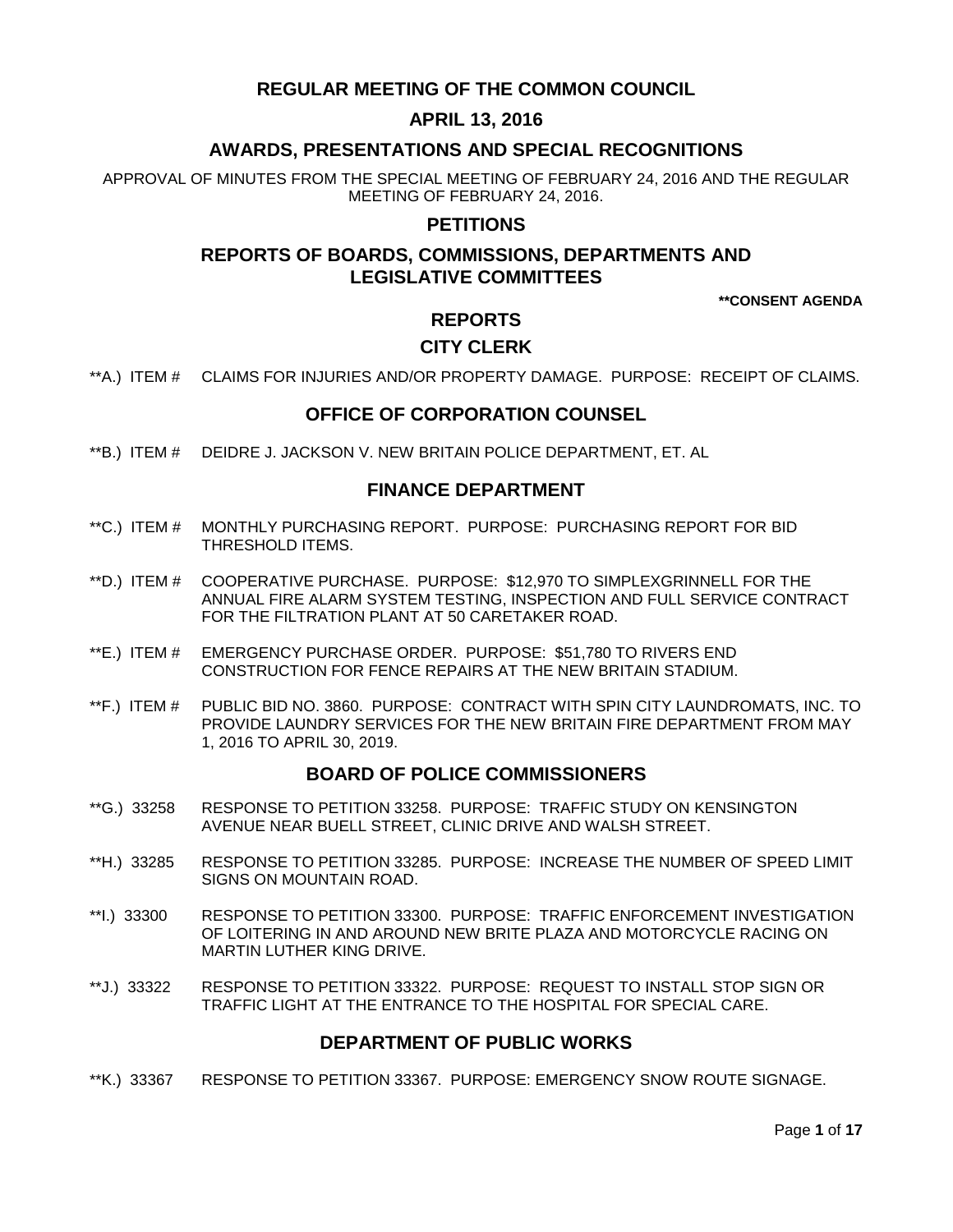- \*\*L.) 33402 [RESPONSE TO PETITION 33402. PURPOSE: PARKING RESTRICTION SIGNS ON](#page-8-1)  [CARLTON STREET.](#page-8-1)
- \*\*M.) 33420 [RESPONSE TO PETITION 33420. PURPOSE: INSTALLATION OF STREET LIGHT AT](#page-8-2)  [INTERSECTION OF RUSSWIN ROAD AND WEST MAIN STREET.](#page-8-2)

## **REPORTS RETURNED FROM COMMITTEE**

### **COMMITTEE ON PLANNING, ZONING AND HOUSING**

\*\*N.) 33434 [RECOMMENDATION FOR RESOLUTION 33434. PURPOSE: CONVEYANCE OF CITY-](#page-8-3)[OWNED PROPERTY KNOWN AS 57 COURT STREET TO CHRYSALIS CENTER REAL](#page-8-3)  [ESTATE CORPORATION.](#page-8-3) 

## **CONSOLIDATED SUBCOMMITTEE**

\*\*O.) 33431 [RECOMMENDATION FOR RESOLUTION 33431. PURPOSE: PROPOSED AMENDMENT TO](#page-9-0)  [THE CODE OF ORDINANCES TO PROHIBIT AGGRESSIVE PANHANDLING.](#page-9-0)

### **RESOLUTIONS RETURNED FROM COMMITTEE**

- 1.) 33434 [PURCHASE AND SALES AGREEMENT. PURPOSE: CONVEYANCE OF CITY-OWNED](#page-9-1)  [PROPERTY KNOWN AS 57 COURT STREET TO CHRYSALIS CENTER REAL ESTATE](#page-9-1)  [CORPORATION. J. GIANTONIO](#page-9-1)
- 2.) 33431 [ARTICLE IX. PURPOSE: PROPOSED AMENDMENT TO THE CODE OF ORDINANCES TO](#page-10-0)  [PROHIBIT AGGRESSIVE PANHANDLING. C. POLKOWSKI](#page-10-0)

### **NEW RESOLUTIONS**

- 3.) ITEM # APRIL 2016 [AS AUTISM AWARENESS MONTH. PURPOSE: TO](#page-10-1) PROMOTE AWARENESS [AND EDUCATE THE PUBLIC ABOUT AUTISM AND ISSUES WITHIN THE AUSTISM](#page-10-1)  [COMMUNITY. E. SANCHEZ, S. BLACK](#page-10-1)
- 4.) ITEM # [MONTH OF APRIL AS FAIR HOUSING MONTH. PURPOSE: PROCLAIMING AND](#page-10-2)  [PROMOTING THE RIGHT TO LIVE FREE OF DISCRIMINATORY HOUSING PRACTICES.](#page-10-2)  [J. GIANTONIO, R. SMEDLEY](#page-10-2)
- 5.) ITEM # APRIL 22, 2016 RECOGNIZED [AS EARTH DAY. PURPOSE: PROMOTE CONSERVATION,](#page-11-0)  [ENERGY EFFICIENY AND TO RAISE AWARENESS OF THE ENVIRONMENT.](#page-11-0)  [C. CARLOZZI, JR., D. SALERNO, R. SMEDLEY](#page-11-0)
- 6.) ITEM # [2016 ANNUAL CONSOLIDATED PLAN FOR HUD PROGRAMS.](#page-12-0)  [C. CARLOZZI, JR., D. DAVIS, K. ROSADO, E. SANCHEZ](#page-12-0)
- 7.) ITEM # [HARTFORD ROAD PEDESTRIAN IMPROVEMENTS PROJECT. PURPOSE: \\$79,250 TO BL](#page-12-1)  [COMPANIES, INC. FOR FINAL DESIGN SERVICES. D. NAPLES, J. SANDERS, JR.](#page-12-1)
- 8.) ITEM # [STREET RIGHT-OF-WAY. PURPOSE: ACCEPTANCE OF COMMERCE CIRCLE AS A CITY](#page-13-0)  [STREET. D. NAPLES, J. SANDERS, JR.](#page-13-0)
- 9.) ITEM # [LEAD HAZARD REDUCTION DEMONSTRATION GRANT PROGRAM. PURPOSE:](#page-14-0)  [IDENTIFY AND CONTROL LEAD-BASED PAINT HAZARDS IN ELEIGIBLE PRIVATELY](#page-14-0)  [OWNED HOUSING. J. GIANTONIO, R. SMEDLEY](#page-14-0)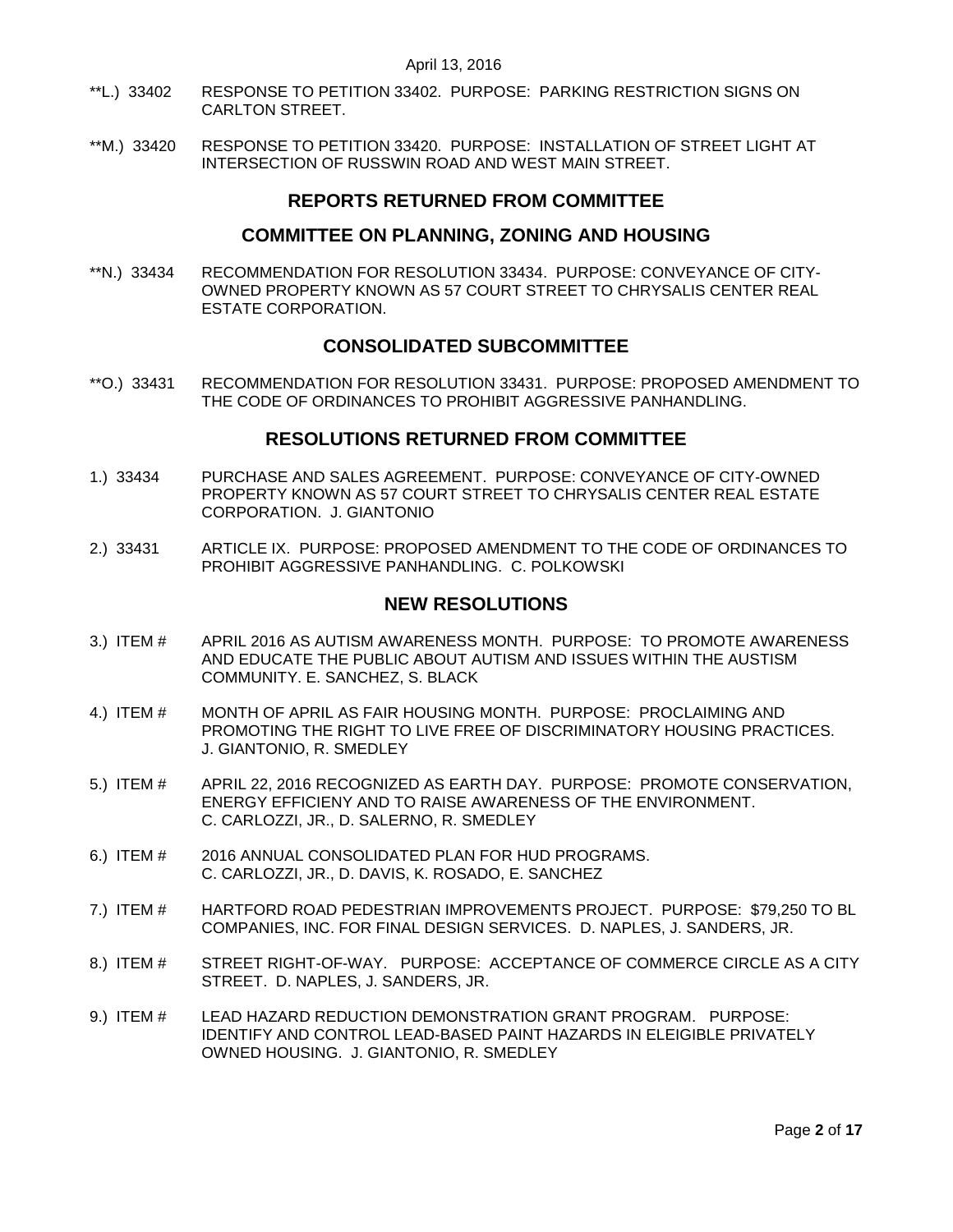- 10.) ITEM # HISTORIC [DOCUMENTS PRESERVATION GRANT. PURPOSE: CONNECTICUT STATE](#page-14-1)  [GRANT FOR THE PRESERVATION OF HISTORICAL DOCUMENTS & NON-](#page-14-1)[DISCRIMINATION CERTIFICATE. J. GIANTONIO](#page-14-1)
- 11.) ITEM # BUDGET TRANSFERS [FIRE DEPARTMENT. PURPOSE: TRANSFER OF MONIES TO](#page-15-0)  [COVER SHORTFALLS IN THE FIRE DEPARTMENT BUDGET.](#page-15-0)  [J. GIANTONIO, C. CARLOZZI, JR., T. COLLINS](#page-15-0)

# **UNFINISHED BUSINESS**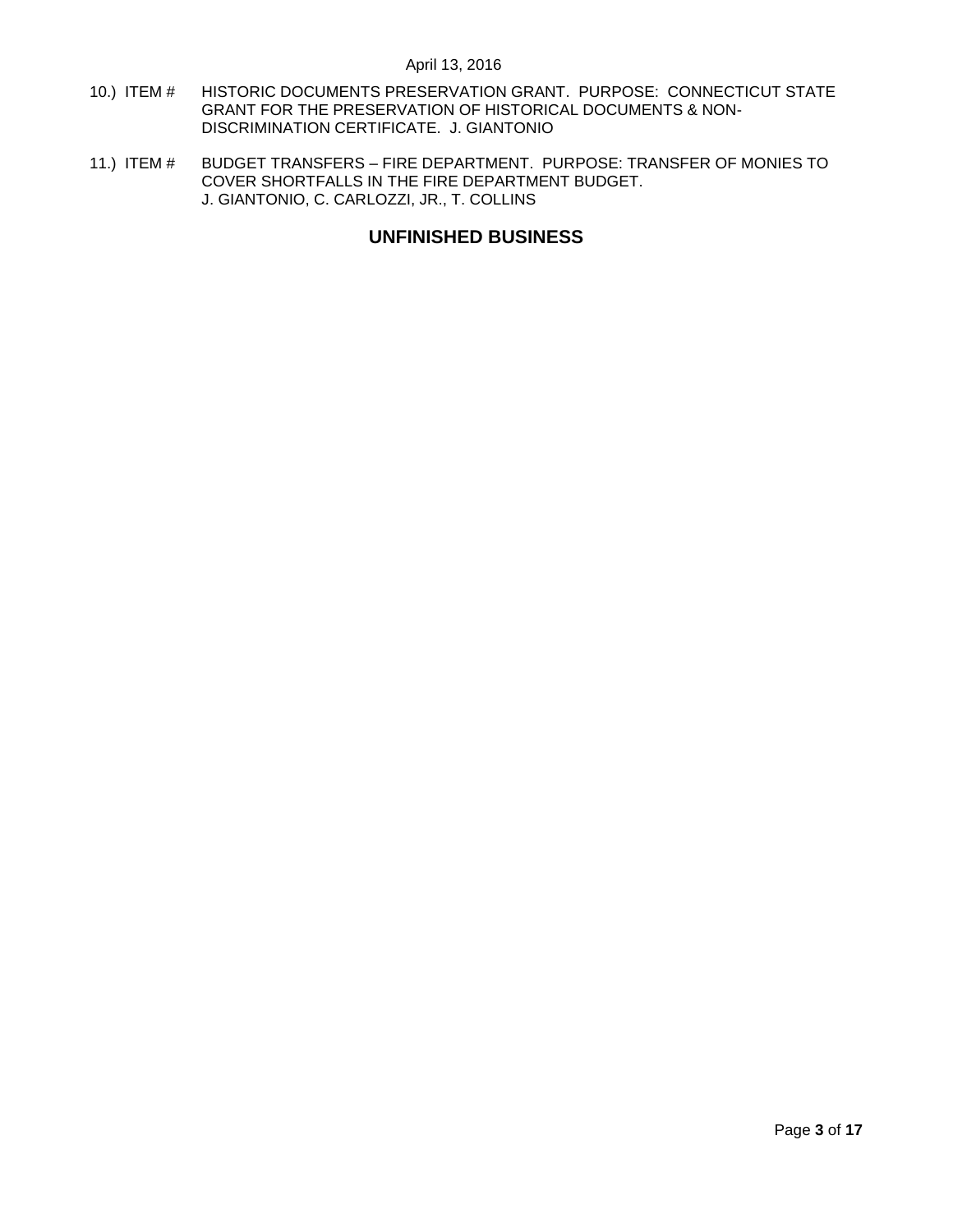# **REGULAR MEETING OF THE COMMON COUNCIL**

# **APRIL 13, 2016**

# **AWARDS, PRESENTATIONS AND SPECIAL RECOGNITIONS**

APPROVAL OF MINUTES FROM THE SPECIAL MEETING OF FEBRUARY 24, 2016 AND THE REGULAR MEETING OF FEBRUARY 24, 2016.

### **PETITIONS**

# **REPORTS OF BOARDS, COMMISSIONS, DEPARTMENTS AND LEGISLATIVE COMMITTEES**

**\*\*CONSENT AGENDA**

### **REPORTS**

# **CITY CLERK**

<span id="page-3-0"></span>\*\*A.) ITEM # CLAIMS FOR INJURIES AND/OR PROPERTY DAMAGE. PURPOSE: RECEIPT OF CLAIMS.

REPORT OF: City Clerk

To Her Honor, the Mayor, and the Common Council of the City of New Britain: the undersigned beg leave to report the following:

ITEM #:

RE: CLAIMS FOR INJURIES AND/OR PROPERTY DAMAGE

CLAIMANTS NAME Calafiore, Paul S. DeCaro, Vincent Lewis, Arlo Orzol, Jacek Sandra Crawford Zapadka, Daniel

> Mark H. Bernacki City Clerk

### **OFFICE OF CORPORATION COUNSEL**

<span id="page-3-1"></span>\*\*B.) ITEM # DEIDRE J. JACKSON V. NEW BRITAIN POLICE DEPARTMENT, ET. AL

REPORT OF: Office of Corporation Counsel

To Her Honor, the Mayor, and the Common Council of the City of New Britain: the undersigned beg leave to report the following:

ITEM #:

RE: DEIDRE J. JACKSON v. NEW BRITAIN POLICE DEPT. ET AL

Please be advised that on April 4, 2016, the Honorable Judge Cynthia K. Swienton, granted the City Defendants' Motion for Judgment in the City Defendants' favor. Plaintiff had made allegations of false arrest and excessive force.

Irena J. Urbaniak City Attorney

### **FINANCE DEPARTMENT**

<span id="page-3-2"></span>\*\*C.) ITEM # MONTHLY PURCHASING REPORT. PURPOSE: PURCHASING REPORT FOR BID THRESHOLD ITEMS.

REPORT OF: Finance Dept., Purchasing Div.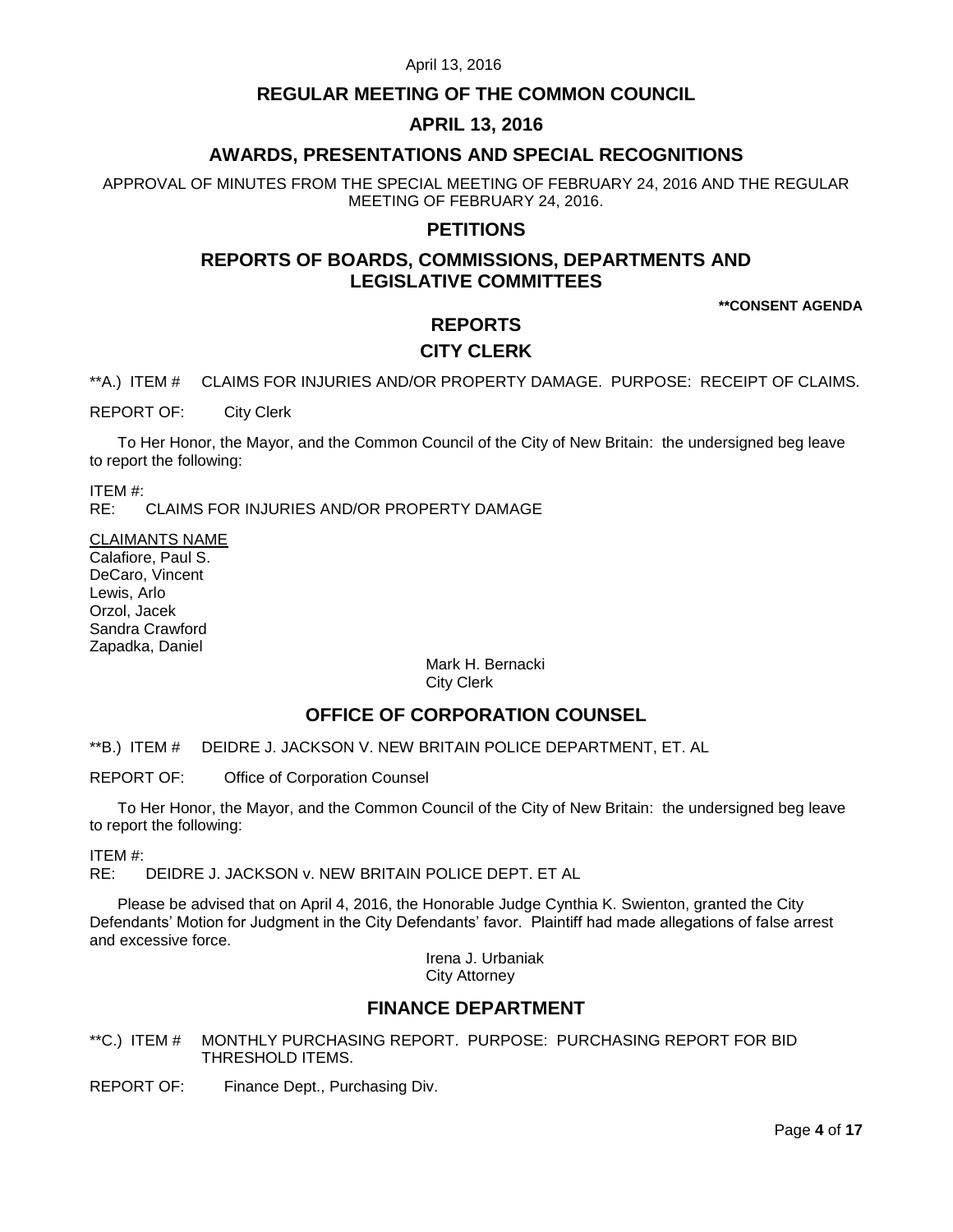To Her Honor, the Mayor, and the Common Council of the City of New Britain: the undersigned beg leave to report the following:

ITEM #:

RE: Purchasing report for bid threshold items DATE: April 13, 2016

In accordance with the New Britain Code of Ordinances, Section 2-566, a monthly report of purchases between \$500 and \$7,500 shall be provided to the Common Council. The report shall include a detailed description of items or services purchased, name of vendor, owner of business and dollar amount spent on each individual purchase as well as the aggregate total of spend to date for the fiscal year.

The Finance Department, Purchasing Division has provided an electronic list of monthly purchases. This document is available in the Council office for review by Council members.

Acceptance and adoption is respectfully requested.

Jack Pieper Purchasing Agent

<span id="page-4-0"></span>\*\*D.) ITEM # COOPERATIVE PURCHASE. PURPOSE: \$12,970 TO SIMPLEXGRINNELL FOR THE ANNUAL FIRE ALARM SYSTEM TESTING, INSPECTION AND FULL SERVICE CONTRACT FOR THE FILTRATION PLANT AT 50 CARETAKER ROAD.

REPORT OF: Finance Dept., Purchasing Division

To Her Honor, the Mayor, and the Common Council of the City of New Britain: the undersigned beg leave to report the following:

ITEM #:

RE: Cooperative Purchasing, Annual Fire Alarm System Testing, Inspection and Full Service Contract for the Public Works Department, Utilities Division's Filtration Plant at 50 Caretaker Road.

DATE: April 13, 2016

In accordance with City Code of Ordinances, Chapter 2, Article VIII, Division 1, Section 2-538 (a), a purchase order was requested by the Public Works Department, Utilities Division for the following under the State of Connecticut's Cooperative Purchasing Plan:

| Supplier         | Description                          | Price       |
|------------------|--------------------------------------|-------------|
| SimplexGrinnell  | Annual Fire Alarm System Testing     | \$12.970.00 |
| East Berlin, CT. | Inspection and Full Service Contract |             |

The Public Works Department, Utilities Division requested a purchase order for the Annual Fire Alarm System Testing, Inspection and Full Service Contract for their Filtration Plant at 50 Caretaker Road. The Full Services Contract includes component, parts, battery replacement and service calls. SimplexGrinnell has been providing maintenance on this system at this location for the Public Works Department, Utilities Division in the past. SimplexGrinnell is the manufacturer of the Fire Alarm System and has one hundred and eighty-five (185) offices that make up one of the largest service networks in the Fire Alarm and Sprinkler Industry. SimplexGrinnell has no dealers and to go out to bid for these services would not be beneficial to the City. SimplexGrinnell also has a State of Connecticut Contract, 11PSX0055, for these Services. SimplexGrinnell has once again agreed to charge the Public Works Department, Utilities Division the State of Connecticut Contract pricing for these services. The price that SimplexGrinnell is charging the Public Works Department, Utilities Division is at a discounted rate of 6% below their normal pricing for these services. This expense was also presented to the Water Commission at their April 12, 2016 meeting in which they approved this expenditure. Funding for this purchase of the Annual Fire Alarm System Testing, Inspection and Full Services Contract is available within the Public Works Department, Utilities Division's account number 9303500103-5659, Water Operating Expenses, Treatment, Operating Material and Supplies.

RESOLVED: That the Purchasing Agent is hereby authorized to issue a purchase order for \$12,970.00 to SimplexGrinnell of East Berlin, CT for the Annual Fire Alarm System Testing, Inspection and Full Services Contract for the Public Works Department, Utilities Division's Filter Plant at 50 Caretaker Road utilizing the State of Connecticut's Cooperative Purchasing Plan, Contract Award # 11PSX0055.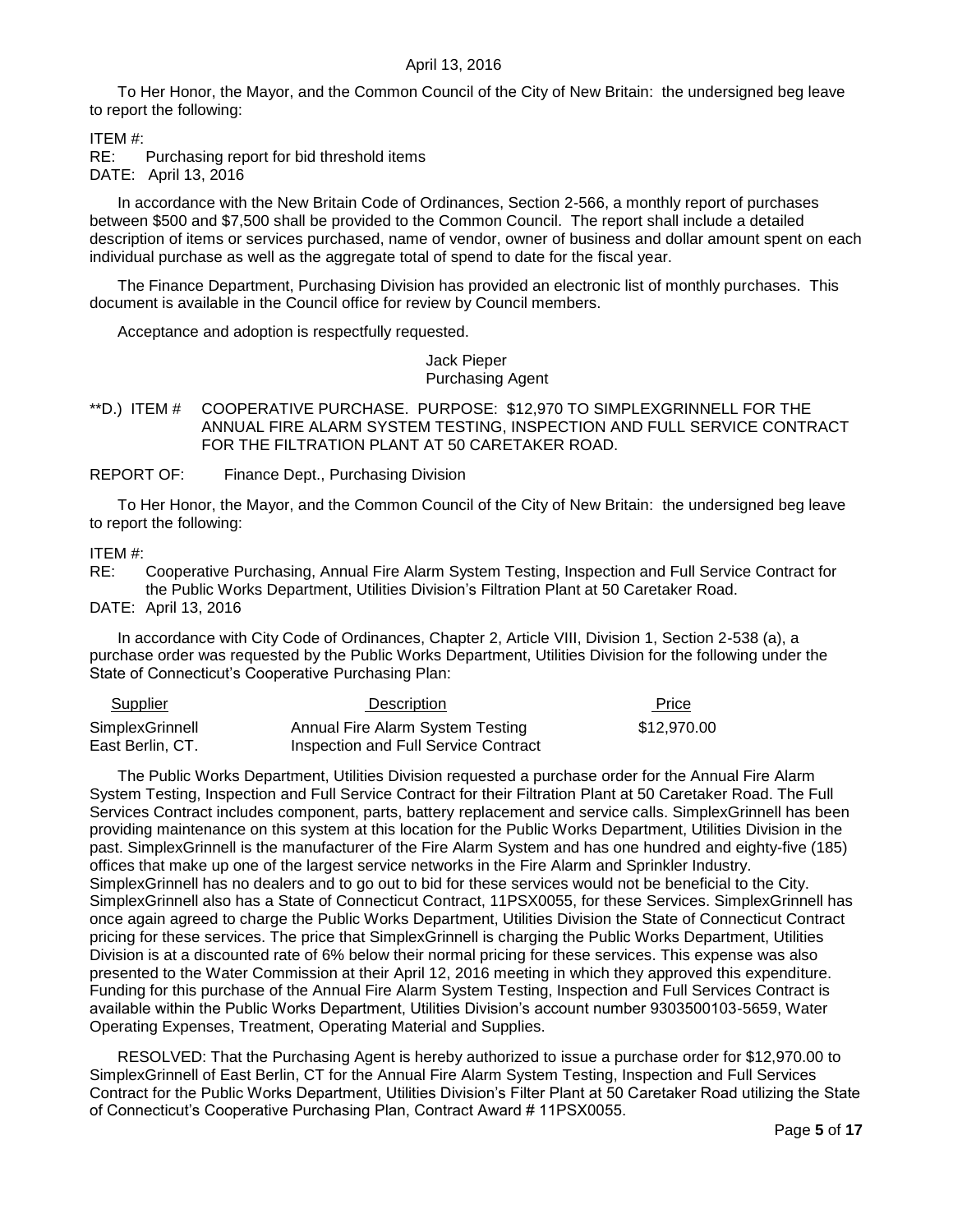### Jack Pieper Purchasing Agent

### <span id="page-5-0"></span>\*\*E.) ITEM # EMERGENCY PURCHASE ORDER. PURPOSE: \$51,780 TO RIVERS END CONSTRUCTION FOR FENCE REPAIRS AT THE NEW BRITAIN STADIUM.

#### REPORT OF: Finance Dept., Purchasing Division

To Her Honor, the Mayor, and the Common Council of the City of New Britain: the undersigned beg leave to report the following:

ITEM #:

RE: Emergency Purchase Order (Informational Report Only) DATE: April 13, 2016

In accordance with City Code of Ordinances, Chapter 2, Article VIII, Division V, Section 2-606a, an emergency purchase order were authorized by the Mayor and issued to the vendor listed below on March 17, 2016

| <b>Supplier</b>                | Item                | <b>Total Price</b> |
|--------------------------------|---------------------|--------------------|
| <b>Rivers End Construction</b> | Fence Repairs at    | \$51.780.00        |
| Westbrook CT.                  | New Britain Stadium |                    |

The Purchasing Agent reports that no formal bid solicitation and advertisement as outlined in the Purchasing Ordinances were made for this item. In accordance with Section 2-606b of the City Code of Ordinances, the Purchasing Agent reports:

An emergency purchase order was requested by the New Britain Park, Recreation and Community Services Department to repair the Fence at New Britain Stadium. The full extent of the deteriorating condition of the fence was not known until the boards were completely removed during the miscellaneous renovations and finishing upgrades that were being conducted at the stadium. The repairs to the fence need to be conducted immediately so the City can meet its contractual obligation and have the Stadium ready for April 21, 2016 when the new baseball team hosts its first home game. Funding for the Fence Repairs was available within the New Britain Park, Recreation and Community Services Department's account number 00883314601-5454, New Britain Stadium Renovations, Construction Contracts.

#### Jack Pieper Purchasing Agent

<span id="page-5-1"></span>\*\*F.) ITEM # PUBLIC BID NO. 3860. PURPOSE: CONTRACT WITH SPIN CITY LAUNDROMATS, INC. TO PROVIDE LAUNDRY SERVICES FOR THE NEW BRITAIN FIRE DEPARTMENT FROM MAY 1, 2016 TO APRIL 30, 2019.

REPORT OF: Finance Dept., Purchasing Division

To Her Honor, the Mayor, and the Common Council of the City of New Britain: the undersigned beg leave to report the following:

ITEM #:

RE: Public Bid No. 3860 Laundry Services for the New Britain Fire Department DATE: April 13, 2016

Public Bid No. 3860 was solicited and received in accordance with the Purchasing Ordinances of the City of New Britain for Laundry Services for the New Britain Fire Department. Funding is available for the purchase of this service in the New Britain Fire Department's Account Number, 001212002-5336, Fire Operations, Other Purchasing Services.

Invitations to bid were solicited and the bid was duly advertised in the New Britain Herald Newspaper, the City and State of Connecticut's Department of Administration Services websites and mailed to seventeen (17) Laundry Companies. The Purchasing Agent did not receive any letters from Laundry Companies on the mailing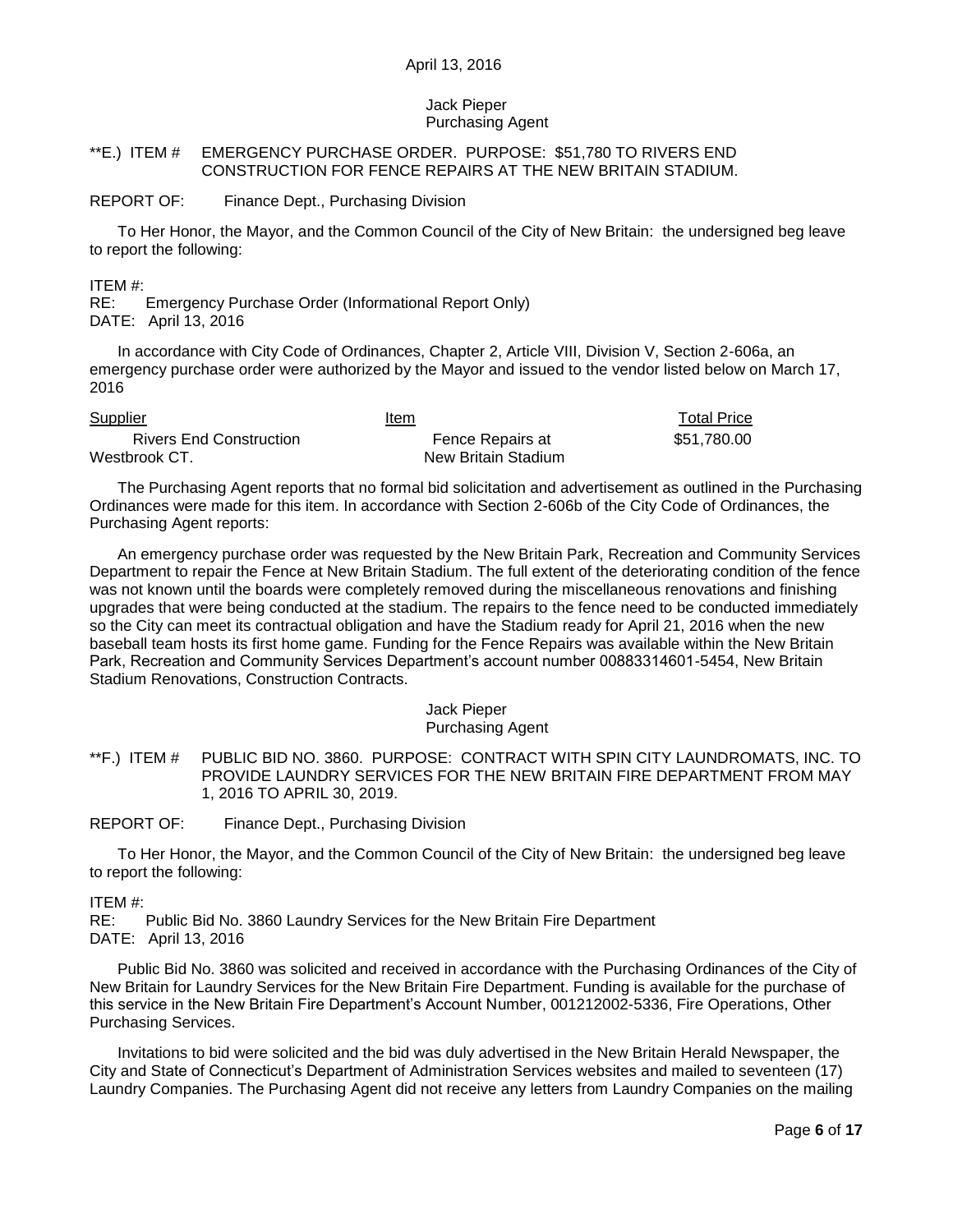list who indicted they could not provide a response to the bid request. The responses were received as per attached.

The bid was reviewed for conformance to specifications by the New Britain Fire Department's Administration and the Purchasing Agent. Therefore the Fire Chief is recommending that the Bid for the Laundry Services be awarded to Spin City Laundromats, Inc. of New Britain, CT who submitted the overall lowest total bid for these items and meet all of the bid specifications. Spin City Laundromats, Inc. is presently providing this service to the Fire Department and was awarded the bid the last time it was put out to bid in 2013.

RESOLVED: That the Purchasing Agent is hereby authorized to issue a Purchase Order and enter into a contract with Spin City Laundromats, Inc. of New Britain, CT to provide Laundry Services for the New Britain Fire Department for a period of three (3) years, from May 1, 2016 to April 30, 2019 as per the attached pricing, specifications and terms of Public Bid No. 3860.

> Jack Pieper Purchasing Agent

# **BOARD OF POLICE COMMISSIONERS**

<span id="page-6-0"></span>\*\*G.) 33258 RESPONSE TO PETITION 33258. PURPOSE: TRAFFIC STUDY ON KENSINGTON AVENUE NEAR BUELL STREET, CLINIC DRIVE AND WALSH STREET.

REPORT OF: THE BOARD OF POLICE COMMISSIONERS

To Her Honor, the Mayor, and the Common Council of the City of New Britain: the undersigned beg leave to report the following:

ITEM #: 33258

RE: Common Council Petition #33258, re: Conduct a traffic study on Kensington Avenue near Buell Street, Clinic Drive and Walsh Street. Explore adding a stop sign at Kensington Avenue and Walsh Street due to unsafe driving conditions.

Date: April 13, 2016

The requested area is a State road designated CT-71A, which falls under the jurisdiction of the Office of State Traffic Administration Commission.

The Board voted to deny this petition for adding a stop sign at Kensington Avenue and Walsh Street.

#### Jack W. Ferguson II Clerk of the Board

### <span id="page-6-1"></span>\*\*H.) 33285 RESPONSE TO PETITION 33285. PURPOSE: INCREASE THE NUMBER OF SPEED LIMIT SIGNS ON MOUNTAIN ROAD.

REPORT OF: THE BOARD OF POLICE COMMISSIONERS

To Her Honor, the Mayor, and the Common Council of the City of New Britain: the undersigned beg leave to report the following:

- ITEM #: 33285
- RE: Common Council Petition #33285, re: Increase the number of speed limit signs on North Mountain Road. Currently, one set of signs exists approximately 100' from the intersection of North Mountain Road and West Main Street. Since the opening of the Cancer Center, the number of speeders has increased on North Mountain Road. Residents are concerned with safety when merging onto the street and are worried about an increase in speed related accidents.

Date: April 13, 2016

The Traffic Safety Bureau Personnel inspected the North Mountain Road area and noted the northbound speed limit sign is faded and may have lost its night time reflectivity. The southbound lane from Journey Road in Plainville to West Main Street in New Britain, does not have a visibly posted speed limit sign. Sergeant King recommended replacing the northbound sign and installing a speed limit sign on the southbound side.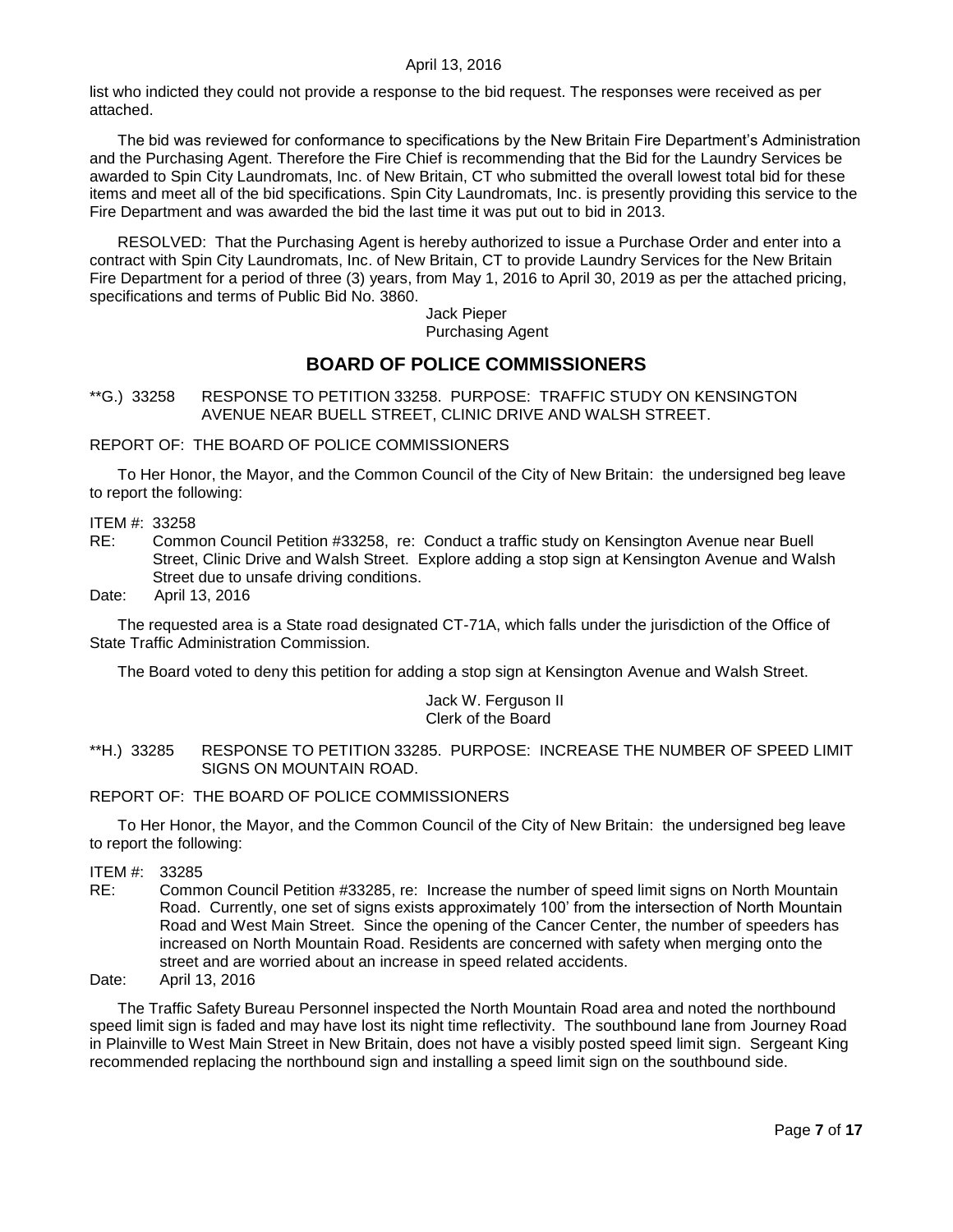The Board voted to replace the damaged sign on the northbound side of North Mountain Road and to install a new sign on the southbound side. Additionally, the Board approved this petition and authorized more speed limit signs to be placed on both north and southbound directions.

#### Jack W. Ferguson II Clerk of the Board

<span id="page-7-0"></span>\*\*I.) 33300 RESPONSE TO PETITION 33300. PURPOSE: TRAFFIC ENFORCEMENT INVESTIGATION OF LOITERING IN AND AROUND NEW BRITE PLAZA AND MOTORCYCLE RACING ON MARTIN LUTHER KING DRIVE.

### REPORT OF: THE BOARD OF POLICE COMMISSIONERS

To Her Honor, the Mayor, and the Common Council of the City of New Britain: the undersigned beg leave to report the following:

ITEM #: 33300

RE: Common Council Petition #33300, re: Please have police traffic enforcement investigate residents' complaints of loitering in and around New Brite Plaza and the Stanley Street/East Main Street intersection as well as noise and motorcycle racing issues on Martin Luther King Drive.

Date: April 13, 2016

The Traffic Safety Bureau will conduct a traffic study and request Patrol Division's assistance to increase their presence in the New Brite Plaza to monitor and take enforcement actions if warranted regarding loitering. Additionally, they will be tasked to conduct general motor vehicle enforcement operations in the Martin Luther King Drive area.

No action is required by the Board.

Jack W. Ferguson II Clerk of the Board

### <span id="page-7-1"></span>\*\*J.) 33322 RESPONSE TO PETITION 33322. PURPOSE: REQUEST TO INSTALL STOP SIGN OR TRAFFIC LIGHT AT THE ENTRANCE TO THE HOSPITAL FOR SPECIAL CARE.

### REPORT OF: THE BOARD OF POLICE COMMISSIONERS

To Her Honor, the Mayor, and the Common Council of the City of New Britain: the undersigned beg leave to report the following:

ITEM #: 33322

RE: Common Council Petition #33322, re: Please install a stop sign or traffic light at the entrance to the Hospital for Special Care. A wheelchair bound woman who lives on Pierremount Avenue has difficulty accessing the hospital where she is a patient. The woman says she is also speaking on behalf of patients who live at the hospital.

Date: April 13, 2016

The Traffic Bureau supervisor inspected the area of Corbin Avenue and Pierremount Avenue and noted that there are no sidewalks or crosswalks leading to the Hospital for Special Care. Based on average daily traffic counts, a traffic control signal is not warranted. Motor vehicle traffic that exits the hospital is required to stop. The underlying issue of lack of sidewalks should be submitted to the Public Works Department for technical review and recommendations.

The Board voted to deny this petition for installing a stop sign or traffic light at the entrance to the Hospital for Special Care.

> Jack W. Ferguson II Clerk of the Board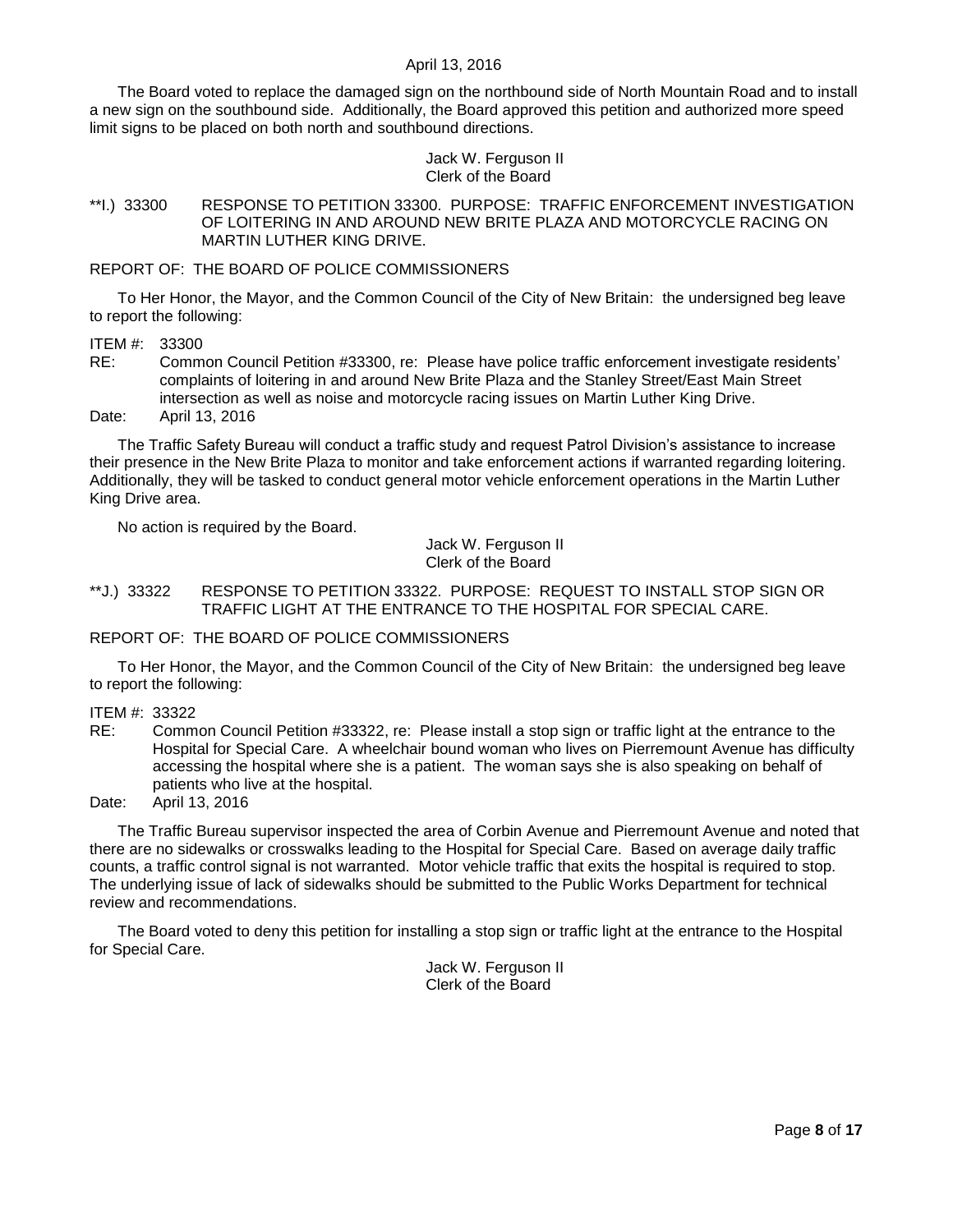# **DEPARTMENT OF PUBLIC WORKS**

<span id="page-8-0"></span>\*\*K.) 33367 RESPONSE TO PETITION 33367. PURPOSE: EMERGENCY SNOW ROUTE SIGNAGE.

REPORT OF: Department of Public Works

To Her Honor, the Mayor, and the Common Council of the City of New Britain: the undersigned beg leave to report the following:

#### ITEM #:33367

RE: Emergency Snow Route Signage

Public Works engineering is working with field staff and the New Britain Police Department evaluating Emergency Snow Routes and location of signage. It is a large scale effort and our goal is to have any issues remedied before the 2016-2017 winter season.

Changes to emergency snow routes will be coordinated with the Board of Police Commissioners and City Council in the following months.

Mark E. Moriarty, Director Public Works

<span id="page-8-1"></span>\*\*L.) 33402 RESPONSE TO PETITION 33402. PURPOSE: PARKING RESTRICTION SIGNS ON CARLTON STREET.

REPORT OF: Department of Public Works

To Her Honor, the Mayor, and the Common Council of the City of New Britain: the undersigned beg leave to report the following:

ITEM #: 33402

RE: Parking Restriction Signs on Carlton Street

The Public Works Engineering and Traffic Division are repairing and replacing parking restriction signs along the entire length of Carlton Street as part of a larger effort to clean up signage on Carlton Street.

In response to this petition thirty-eight parking restriction signs and nineteen emergency snow route signs are being replaced along Carlton Street with material costs of \$2,335.

### Mark E. Moriarty, Director Public Works

<span id="page-8-2"></span>\*\*M.) 33420 RESPONSE TO PETITION 33420. PURPOSE: INSTALLATION OF STREET LIGHT AT INTERSECTION OF RUSSWIN ROAD AND WEST MAIN STREET.

REPORT OF: Department of Public Works

To Her Honor, the Mayor, and the Common Council of the City of New Britain: the undersigned beg leave to report the following:

ITEM #:33420

RE: Street Light at Intersection of Russwin Rd and W. Main Street

The street light at the intersection of Russwin Road and West Main Street was removed during the Elam Street Storage Tank Replacement and a new street light will be installed this spring.

Mark E. Moriarty, Director Public Works

# **REPORTS RETURNED FROM COMMITTEE**

# **COMMITTEE ON PLANNING, ZONING AND HOUSING**

<span id="page-8-3"></span>\*\*N.) 33434 RECOMMENDATION FOR RESOLUTION 33434. PURPOSE: CONVEYANCE OF CITY-OWNED PROPERTY KNOWN AS 57 COURT STREET TO CHRYSALIS CENTER REAL ESTATE CORPORATION.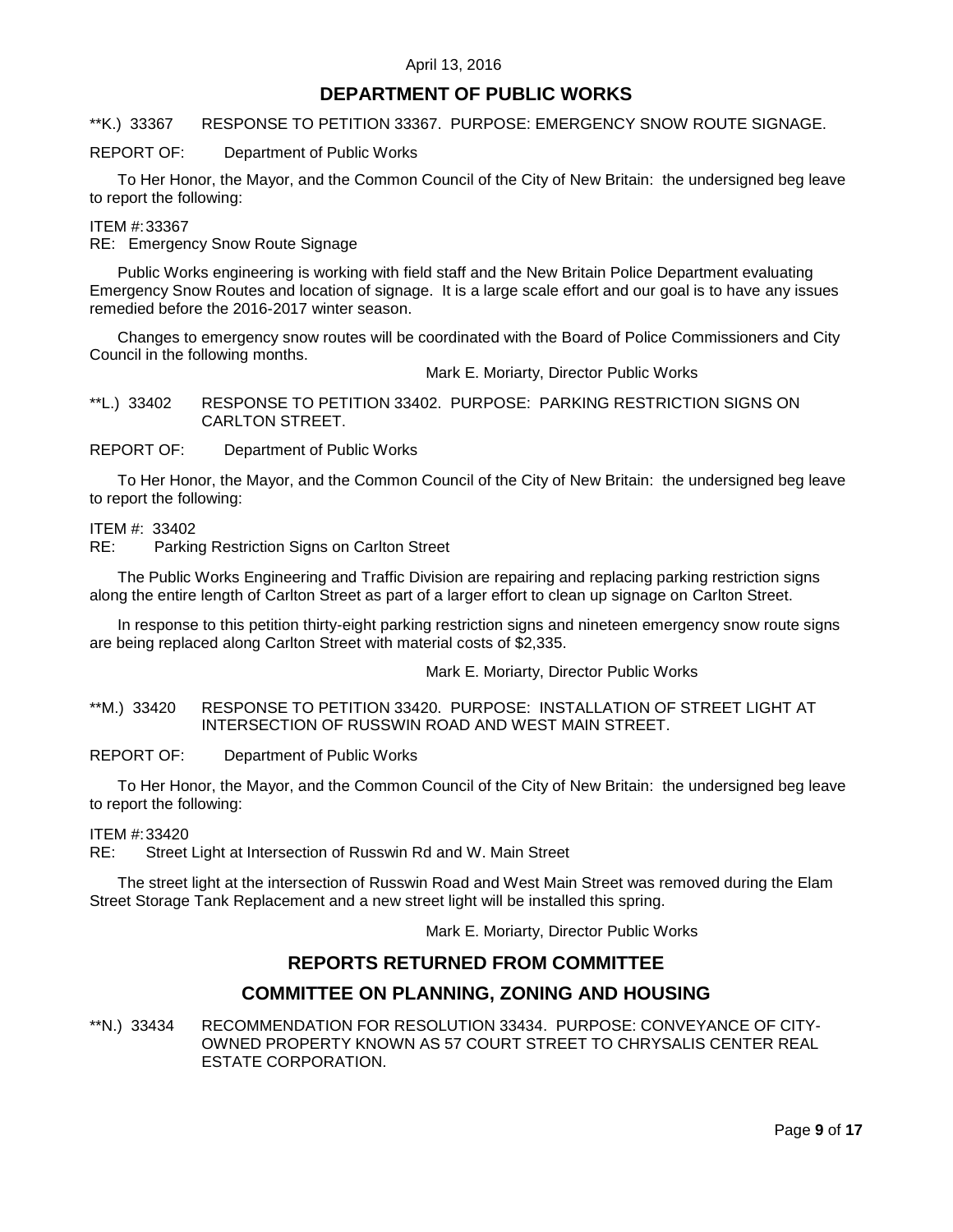# **CONSOLIDATED SUBCOMMITTEE**

### <span id="page-9-0"></span>\*\*O.) 33431 RECOMMENDATION FOR RESOLUTION 33431. PURPOSE: PROPOSED AMENDMENT TO THE CODE OF ORDINANCES TO PROHIBIT AGGRESSIVE PANHANDLING.

#### REPORT OF: CONSOLIDATED SUBCOMMITTEE

To Her Honor, the Mayor, and the Common Council of the City of New Britain: the undersigned beg leave to report the following:

ITEM #: 33431 RE:

The Consolidated Subcommittee held a special meeting and public hearing on Tuesday, April 12, 2016, at 7:00 PM in the Council Chambers, to which was referred the matter of item 33431, Amend Code of Ordinances to prohibit aggressive panhandling. The Consolidated Subcommittee voted to accept and refer back to the Common Council with a favorable recommendation.

> Alderman Tremell Collins Chair

# **RESOLUTIONS RETURNED FROM COMMITTEE**

<span id="page-9-1"></span>1.) 33434 PURCHASE AND SALES AGREEMENT. PURPOSE: CONVEYANCE OF CITY-OWNED PROPERTY KNOWN AS 57 COURT STREET TO CHRYSALIS CENTER REAL ESTATE CORPORATION. J. GIANTONIO

Item #33434 RE: Purchase and Sale Agreement with Chrysalis Center Real Estate Corporation

To Her Honor, the Mayor, and the Common Council of the City of New Britain: the undersigned beg leave to recommend the adoption of the following:

RESOLUTION SUMMARY: PURPOSE. To convey a City of New Britain-owned vacant property for rehabilitation and housing.

WHEREAS, The City of New Britain is committed to improving the housing stock and quality of life of its residents; and

WHEREAS, The City of New Britain currently owns property known as 57 Court Street which has been acquired through the foreclosure process; and

WHEREAS, Chrysalis Center Real Estate Corporation has offered to purchase the property for \$1.00 and will immediately rehabilitate the condition of the building; and

WHEREAS, Chrysalis Center Real Estate Corporation has had significant experience in rehabilitating buildings and improving the appearance and condition of residential property; and

WHEREAS, Chrysalis Center Real Estate Corporation intends to spend at least six million (\$6,000,000.00) in rehabilitating and refurbishing this building and will not seek any enterprise zone or tax abatement benefits; and

WHEREAS, Chrysalis Center Real Estate Corporation intends to create twenty-four 1 bedroom units with four units being reserved for veterans and the other twenty units to be offered at market rate; and

WHEREAS, Chrysalis Center Real Estate Corporation will agree to a clause that the property will automatically revert back to the City of New Britain if it does not obtain a Certificate of Occupancy within twelve months of the date that all City permits are issued; but in no event longer that two years from the purchase; and

WHEREAS, it is in the best interests of the City of New Britain to have this property restored to the grand list; now, therefore, be it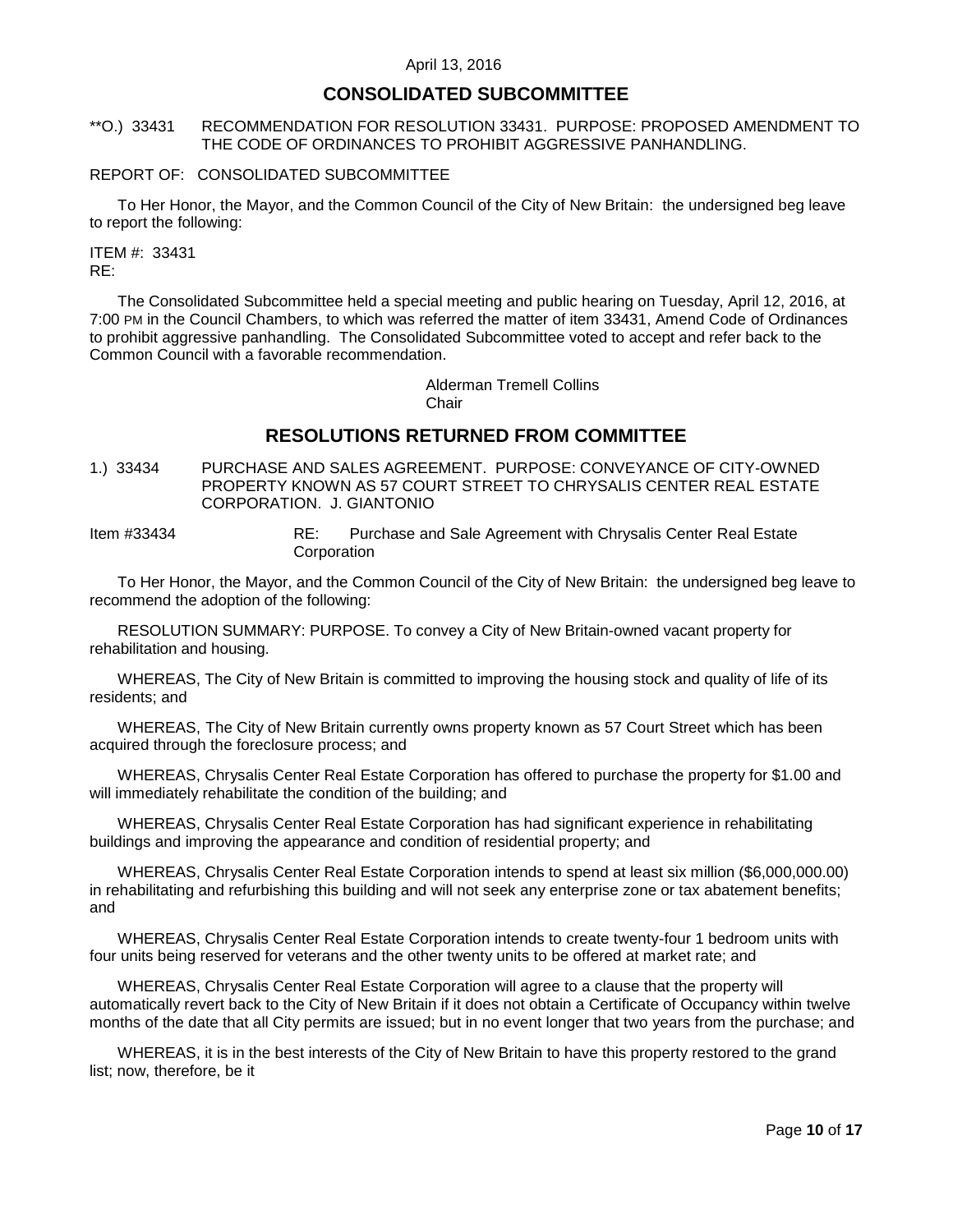RESOLVED, That Erin E. Stewart, Mayor is hereby authorized to negotiate and execute on behalf of the City of New Britain, a Purchase and Sale Agreement with Chrysalis Center Real Estate Corporation for property known as 57 Court Street, and to execute any and all documents necessary for the conveyance of said property in accordance with the terms of said agreement at a sale price of One Dollar (\$1.00).

#### Alderman Jamie Giantonio

<span id="page-10-0"></span>2.) 33431 ARTICLE IX. PURPOSE: PROPOSED AMENDMENT TO THE CODE OF ORDINANCES TO PROHIBIT AGGRESSIVE PANHANDLING. C. POLKOWSKI

## **NEW RESOLUTIONS**

<span id="page-10-1"></span>3.) ITEM # APRIL 2016 AS AUTISM AWARENESS MONTH. PURPOSE: TO PROMOTE AWARENESS AND EDUCATE THE PUBLIC ABOUT AUTISM AND ISSUES WITHIN THE AUSTISM COMMUNITY. E. SANCHEZ, S. BLACK

Item # RE: April 2016 as Autism Awareness Month

To Her Honor, the Mayor, and the Common Council of the City of New Britain: the undersigned beg leave to recommend the adoption of the following:

WHEREAS; Autism spectrum disorder (ASD) and autism are both general terms for a group of complex disorders of brain development. These disorders are characterized, in varying degrees, by difficulties in social interaction, verbal and nonverbal communication and repetitive behaviors. They include autistic disorder, Rett syndrome, childhood disintegrative disorder, pervasive developmental disorder - not otherwise specified (PDD-NOS) and Asperger syndrome; and

WHEREAS; the following facts about autism:

- Autism now affects 1 in 68 children: 1 in every 54 boys and 1 in every 189 girls
- More children will be diagnosed with autism than with AIDs, diabetes and cancer combined
- Autism is the fastest-growing serious developmental disability in the U.S.
- It is estimated that there are over 1.5 million people in the United States with autism
- Autism receives less than 5% of government research funding of many less prevalent childhood diseases
- There is no medical detection or cure for autism; and

WHEREAS; the Eighth Annual World Autism Awareness Day is April 2, 2016. Every year, autism organizations around the world celebrate the day with unique fundraising and awareness-raising events; and

WHEREAS; the Autism Society has been celebrating National Autism Awareness Month since the 1970s. The United States recognizes April as a special opportunity for everyone to educate the public about autism and issues within the autism community; and

RESOLVED; by the Common Council and Mayor of the City of New Britain, to recognize that April is designated as "Autism Awareness Month".

> Alderman Emmanuel Sanchez Alderwoman Shirley Black

<span id="page-10-2"></span>4.) ITEM # MONTH OF APRIL AS FAIR HOUSING MONTH. PURPOSE: PROCLAIMING AND PROMOTING THE RIGHT TO LIVE FREE OF DISCRIMINATORY HOUSING PRACTICES. J. GIANTONIO, R. SMEDLEY

Item # RE: Supporting National Fair Housing Month

To Her Honor, the Mayor, and the Common Council of the City of New Britain:

Resolution Summary: Purpose

Recognizing, promoting and supporting the month of April as National Fair Housing Month in the City of New Britain

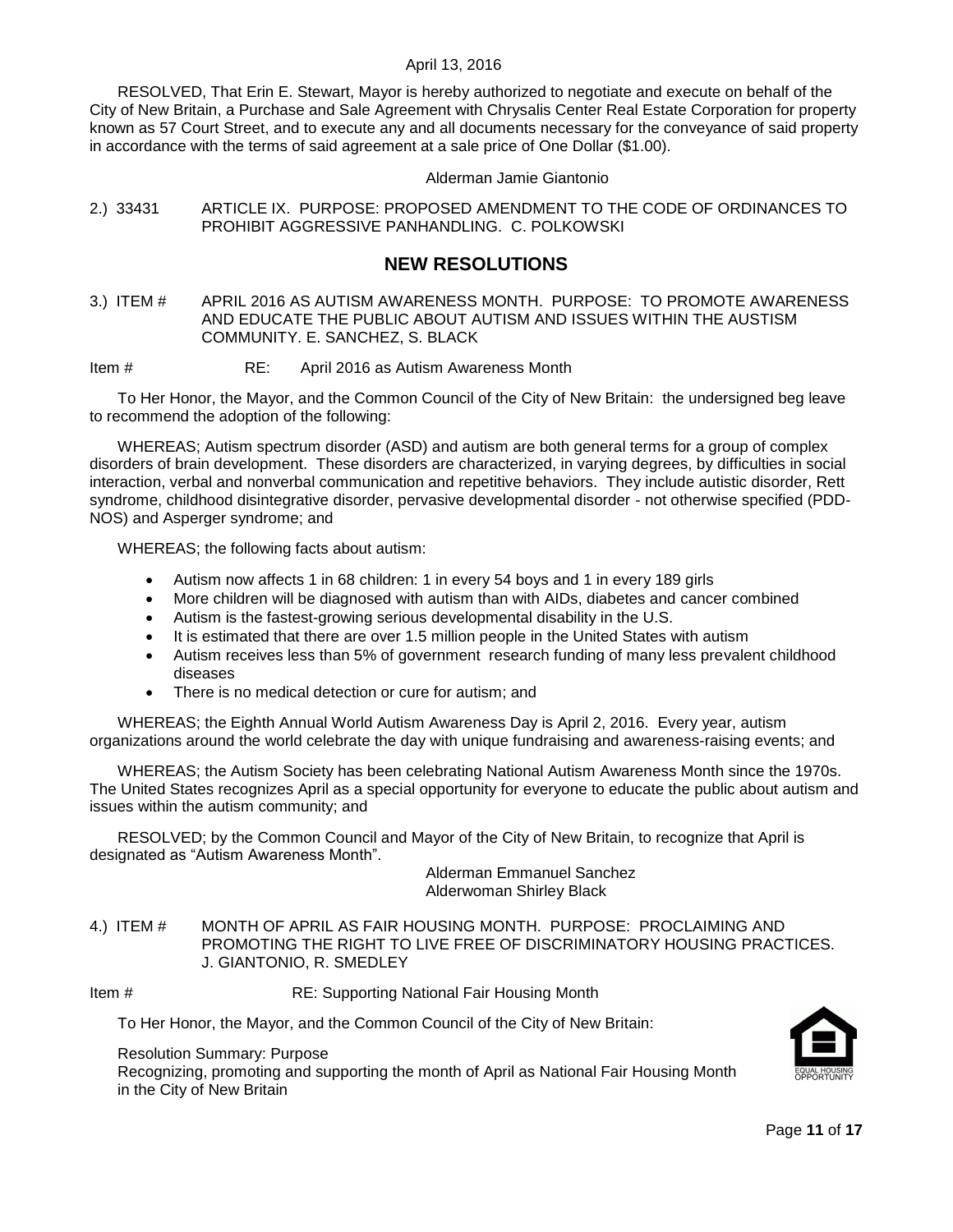WHEREAS; April 11, 2016 marks the 48<sup>th</sup> Anniversary of the passage of the passage of Civil rights Act of 1968, which was meant as a follow up to the Civil rights Act of 1964. The 1968 act expanded on previous acts and prohibited discrimination concerning the sale, rental and financing of housing based on race, religion, national origin, sex (and as amended) disability and familial status. Title VIII of the Act is also known as the Fair Housing Act of 1968; and

WHEREAS; each year the U.S. Department of Housing and Urban Development (HUD) and communities and organizations across the country recognize Fair Housing Month by hosting an array of activities that enhance the community's awareness of their fair housing rights and highlight the national commitment to end housing discrimination; and

WHEREAS; an open and inclusive community committed to equal housing opportunity creates a diversity of people and cultures which greatly enhances every work and educational environment; and

WHEREAS; the influences through education and outreach will increase community cohesion, civic engagement, fosters residential stability, and raises the overall quality of the community's social and physical environment; and

WHEREAS; the City of New Britain is committed to upholding these laws, and realizes that these laws must be supplemented by an Affirmative Statement publicly endorsing the right of all people to full and equal housing opportunities in the neighborhood of their choice.

WHEREAS; the Mayor as well as the Common Council of the City of New Britain, the City of New Britain Parks, Recreation and Community Services and Commission on Human Rights and Opportunities and Fair Rent Commission are committed to upholding the Fair Housing Law, Title VIII of the Civil Rights Act of 1968 by continuing to address discrimination in our community, to support programs that will educate the public about the right to equal housing opportunities, and to plan partnership efforts with other organizations to help assure every New Britain resident of their right to fair housing.

NOW THEREFORE, BE IT RESOLVED; the City of New Britain endorses a Fair Housing Policy, Sec. 2- 198 of the City's Ordinance, to ensure that no person shall discriminate with respect to housing in the City in violation of any federal, state, or local law.

> Alderman Emmanuel Sanchez Alderman Jerrell Hargraves

<span id="page-11-0"></span>5.) ITEM # APRIL 22, 2016 RECOGNIZED AS EARTH DAY. PURPOSE: PROMOTE CONSERVATION, ENERGY EFFICIENY AND TO RAISE AWARENESS OF THE ENVIRONMENT. C. CARLOZZI, JR., D. SALERNO, R. SMEDLEY

Item # RE: April 22, 2016 as Earth Day

To Her Honor, the Mayor, and the Common Council of the City of New Britain: the undersigned beg leave to recommend the adoption of the following:

Whereas; on April 22, 1970, 20 million people across America celebrated the first Earth Day, promoting awareness of our environment and the positive impact each of us can have on it; and

Whereas; Earth Day, according to the Environmental Protection Agency, is now celebrated annually and globally to raise awareness of Earth's fragile environments and potential dangers of their unchecked destruction; and

Whereas; the New Britain City Council promotes conservation, energy efficiency and the study of the use of clean energy sources; and

Whereas; the City of New Britain has taken great strides in improving awareness and to promote conservation by solarizing numerous properties throughout the area including the New Britain Water Treatment Plant, Smalley Academy and Smith Elementary School; and

Whereas; the New Britain City Council acknowledges our collective responsibility for environmental education, stewardship and community sustainability; and, now, therefore, be it

Resolved; that the City of New Britain reaffirms its commitment to the goals and principles of Earth Day by: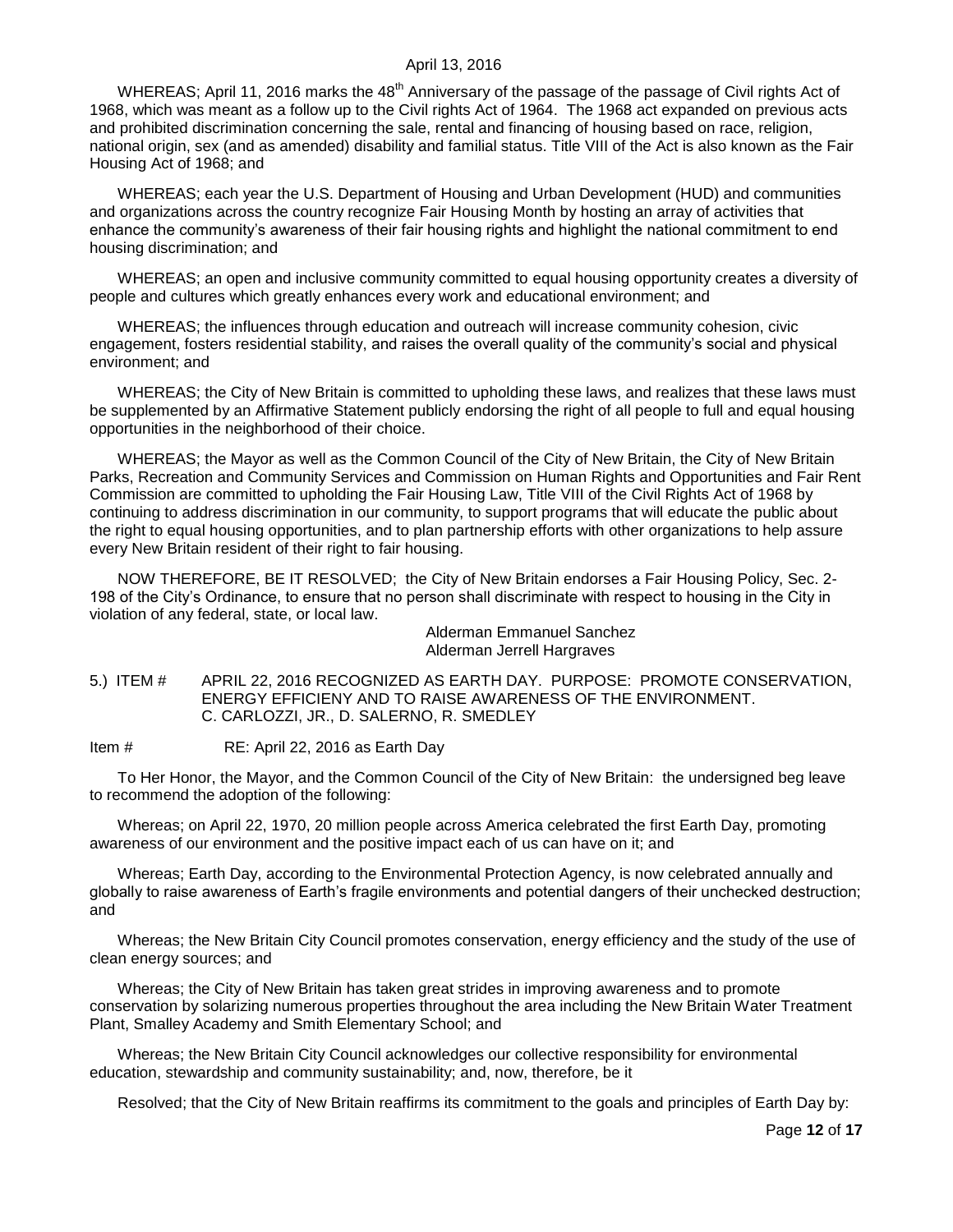- 1. Encouraging partnerships between and among local businesses, environmental organizations, schools and the artist community to help raise community awareness
- 2. Using the observance of Earth Day as a springboard of exploring new avenues to sustainability
- 3. Publicly proclaiming a commitment to preservation and stewardship of our natural landscape and sensitivity to environmental issues; and

Be It Further Resolved; that the City of New Britain recognize Earth Day on April 22<sup>nd</sup> and help to make 2016 the year the world unites to create a cleaner, healthier world and environmentally responsible world people.

> Alderman Carlo Carlozzi, Jr. Alderman Daniel Salerno Alderman Robert Smedley

#### <span id="page-12-0"></span>6.) ITEM # 2016 ANNUAL CONSOLIDATED PLAN FOR HUD PROGRAMS. C. CARLOZZI, JR., D. DAVIS, K. ROSADO, E. SANCHEZ

Item # RE: 2016 ANNUAL CONSOLIDATED PLAN FOR HUD PROGRAMS

To Her Honor, the Mayor, and the Common Council of the City of New Britain: the undersigned beg leave to recommend the adoption of the following:

WHEREAS, the City of New Britain anticipates receiving funds from the U. S. Department of Housing and Urban Development for Fiscal Year 2016 under the Community Development Block Grant Program, in the amount of \$1,420,690, and the HOME Program, in the amount of \$445,053, and

WHEREAS, also during Fiscal Year 2016, the City anticipates receiving Program Income from previous CDBG activities in the amount of \$102,000, and from previous HOME activities in the amount of \$132,000, which will be used for additional activities, and

WHEREAS, in order to receive these funds, the City is required to prepare an Annual Plan that is consistent with the 2015-2019 Consolidated Plan for HUD Programs which was adopted by the Common Council of the City of New Britain, and

WHEREAS, a Public Hearing of the Common Council HUD Grants Committee is scheduled in order to obtain the views of citizens on housing and community development needs and priorities, and to provide citizens an opportunity to comment on the Proposed 2016 Annual Consolidated Plan as prepared by the Commission on Community and Neighborhood Development, prior to its approval of the 2016 Annual Consolidated Plan;

NOW, THEREFORE, BE IT RESOLVED, that the Common Council of the City of New Britain hereby adopts the 2016 Annual Consolidated Plan for HUD Programs, and

BE IT FURTHER RESOLVED, that the Mayor is hereby authorized to submit to the U. S. Department of Housing & Urban Development the 2016 Annual Consolidated Plan for HUD Programs, including certifications and descriptions as required by HUD, said submission to serve as the City's application for CDBG and HOME Program funds, and to execute any agreements, revisions, rescissions or amendments thereto, as necessary for the City's receipt of CDBG and HOME funds.

> Alderman Carlo Carlozzi, Jr. Alderman Daniel Davis Alderman Kristian Rosado Alderman Emmanuel Sanchez

<span id="page-12-1"></span>7.) ITEM # HARTFORD ROAD PEDESTRIAN IMPROVEMENTS PROJECT. PURPOSE: \$79,250 TO BL COMPANIES, INC. FOR FINAL DESIGN SERVICES. D. NAPLES, J. SANDERS, JR.

Item # RE: Final Design Services for the DECD Funded Hartford Road Pedestrian Improvements Project

To Her Honor, the Mayor, and the Common Council of the City of New Britain: the undersigned beg leave to recommend the adoption of the following: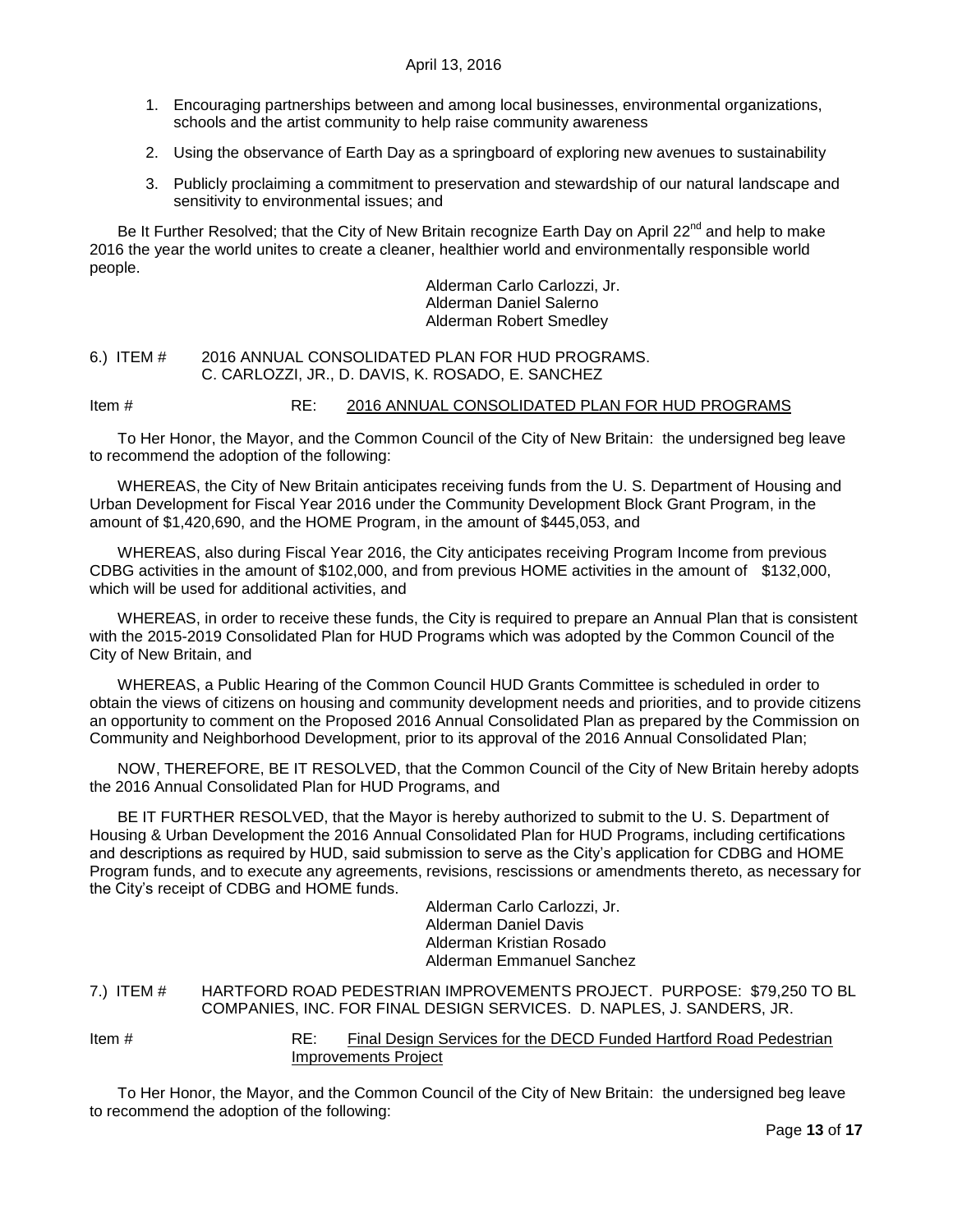WHEREAS, The City of New Britain has received a Financial Assistance Grant in the amount of \$850,000 from the State of Connecticut Department of Economic Development (DECD) for the Hartford Road (CT Route 71) Pedestrian Improvements Project, and

WHEREAS, BL Companies, Inc. has completed the Preliminary Engineering phase for the Hartford Road Pedestrian Improvements Project under the City's On-Call Consultant Contract, Bid #3806, as reported under Item #33307 by the Finance Department Purchasing Division to the Common Council on November 12, 2015, and

WHEREAS, The Public Works Department seeks to engage BL Companies, Inc. to prepare the Final Design of the Hartford Road Pedestrian Improvements Project as outlined in their March 29, 2016 scope of services for a fee of \$79,250, and

WHEREAS, Funding for this work is fully reimbursable through the DECD Financial Assistance Grant and is available in the CT DECD Professional Services Account Number 255315015-5331, and

THEREFORE BE IT RESOLVED, that the Common Council authorizes the Department of Public Works to enter into agreement with BL Companies, Inc. and the Purchasing Agent to issue a purchase order in the amount of \$79,250 to BL Companies, Inc. for the work as outlined in their scope of services dated March 29, 2016.

> Alderman Don Naples Alderman Jim Sanders, Jr.

<span id="page-13-0"></span>8.) ITEM # STREET RIGHT-OF-WAY. PURPOSE: ACCEPTANCE OF COMMERCE CIRCLE AS A CITY STREET. D. NAPLES, J. SANDERS, JR.

Item# RE: Acceptance of Commerce Circle as a City Street

To Her Honor, the Mayor, and the Common Council of the City of New Britain: the undersigned beg leave to recommend the adoption of the following

WHEREAS, the City completed the construction of Commerce Circle in 2005, and it was never petitioned to Council to be accepted as a City street, and

WHEREAS, the City Plan Commission, Public Works and Water Departments have held

Field inspection of the street improvements in the South Street Industrial Park II Re-Subdivision Consisting of Commerce Circle, and

WHEREAS, the City Plan Commission has been advised by the Public Works Department that all required improvements in this development have been installed in a satisfactory manner, and

WHEREAS, the City Plan Commission recommends the approval and acceptance of the development as shown on the approved Subdivision Plans entitled:

"RESUBDIVISION PLAN, SOUTH STREET INDUSTRIAL PARK II, SOUTH STREET, NEW BRITAIN, CT., SCALE 1" = 100', REV. MAR. 2005, SHEET 3 of 8, CITY OF NEW BRITAIN, DEPARTMENT OF PUBLIC WORKS, RIGHT OF WAY DIVISION"

which is on file in the Land Records of the City Clerk's Office, Volume 27, Page 69, and

WHEREAS, As-Built Drawings have been submitted and approved by the City Engineer,

NOW BE IT THERFORE RESOLVED by the Common Council of the City of New Britain that the Street Right-of-Way, known as Commerce Circle be accepted as a City Street.

> Alderman Don Naples Alderman Jim Sanders, Jr.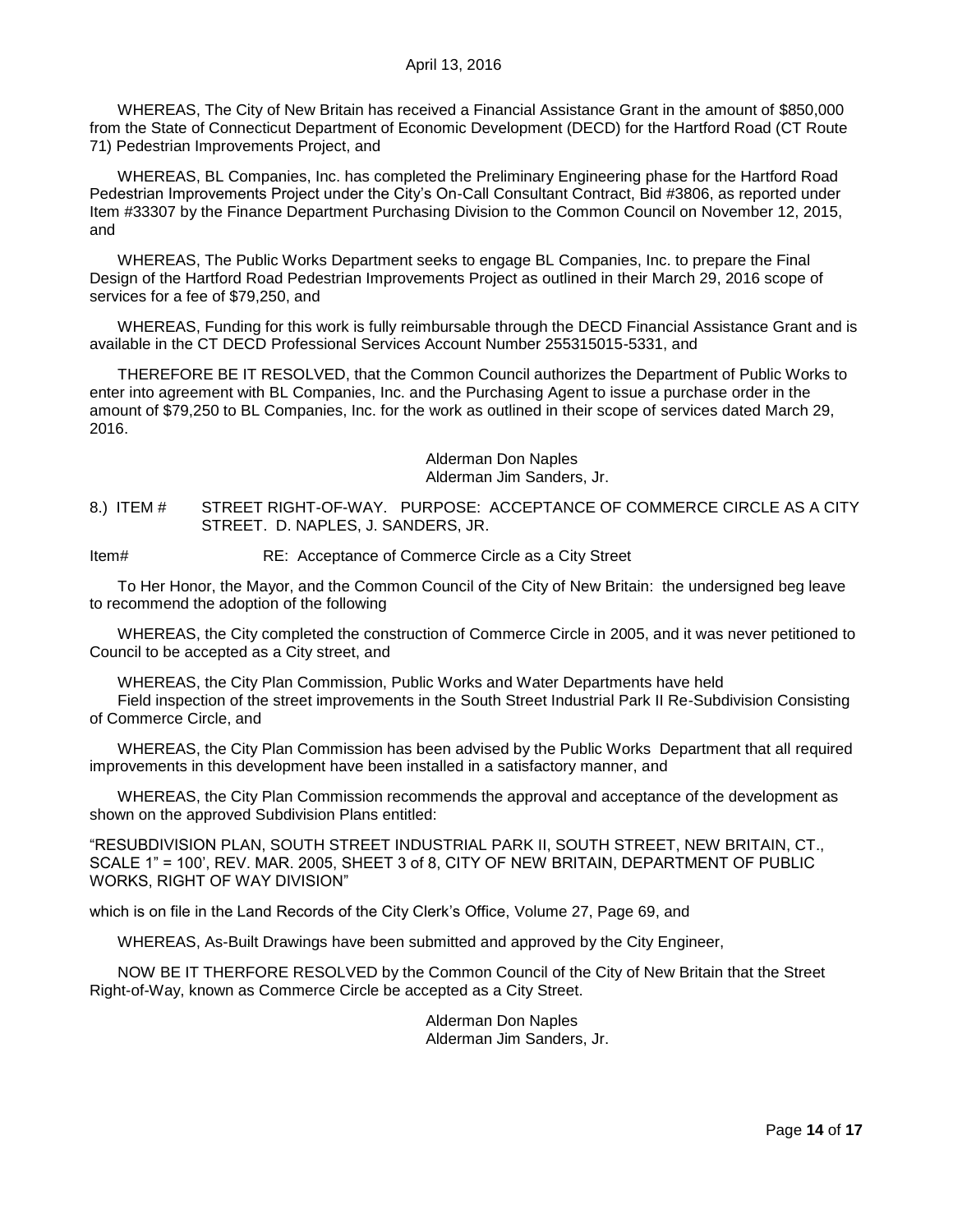### <span id="page-14-0"></span>9.) ITEM # LEAD HAZARD REDUCTION DEMONSTRATION GRANT PROGRAM. PURPOSE: IDENTIFY AND CONTROL LEAD-BASED PAINT HAZARDS IN ELEIGIBLE PRIVATELY OWNED HOUSING. J. GIANTONIO, R. SMEDLEY

Item # RE: Lead Hazard Reduction Demonstration and Healthy Homes Grant Programs

To Her Honor, the Mayor, and the Common Council of the City of New Britain: the undersigned beg leave to recommend the adoption of the following:

WHEREAS, the Lead Hazard Reduction Demonstration Grant Program provides funds to help cities undertake comprehensive programs to identify and control lead-based paint hazards in eligible privately owned housing, and

WHEREAS, the Healthy Homes Program provides supplemental funds to help cities identify and remediate additional housing related health hazards in homes with lead based paint hazards, and

WHEREAS, the Department of Municipal Development, the Department of Health, and the Connecticut Children's Medical Center are proposing to undertake a comprehensive program to utilize these grant funds to help make homes in New Britain lead safe, and

WHEREAS, the Cost Sharing and Matching Fund Requirements for receiving these grant funds are met through various Federal and State funds already committed to the City and to Connecticut Children's Medical Center;

NOW, THEREFORE, BE IT RESOLVED, that the Common Council of the City of New Britain hereby authorizes the Mayor to submit an application to the U. S. Department of Housing and Urban Development under the Lead-Based Paint Reduction Demonstration and Healthy Homes Grant Programs, to provide such additional information as may be required, to execute other documents including a Grant Agreement if such an Agreement is offered, and to execute any amendments, rescissions and revisions thereto.

> Alderman Jamie Giantonio Alderman Robert Smedley

<span id="page-14-1"></span>10.) ITEM # HISTORIC DOCUMENTS PRESERVATION GRANT. PURPOSE: CONNECTICUT STATE GRANT FOR THE PRESERVATION OF HISTORICAL DOCUMENTS & NON-DISCRIMINATION CERTIFICATE. J. GIANTONIO

Item # RE: CONNECTICUT STATE GRANT FOR THE PRESERVATION OF HISTORICAL DOCUMENTS & NON-DISCRIMINATION CERTIFICATE

To Her Honor, the Mayor, and the Common Council of the City of New Britain: the undersigned beg leave to recommend the adoption of the following:

WHEREAS, effective July 1, 2000 the State of Connecticut passed into law, Public Act 00-146, an "Act Concerning Real Estate Filings and Preservation of Historical Documents" and,

WHEREAS, this legislation established a state "Historic Document Preservation" account for the "Preservation and Management of Historic Documents" and,

WHEREAS, Public Act 00-146 authorized this grant starting July 2001 and is available for fiscal year 2015/2016 and,

WHEREAS, Town & City Clerk Mark H. Bernacki has applied for a \$5,000 grant for the period of July 1, 2016 to June 30, 2017; now therefore be it,

RESOLVED, that Mayor Erin E. Stewart execute and deliver in name and on behalf of the City of New Britain a contract with the Connecticut State Library for an Historic Documents Preservation Grant; and,

RESOLVED, that the City of New Britain hereby adopts as its policy to support the non-discrimination agreements and warranties required under Connecticut Statutes Sec. 4a-60(a)(1) and Sec. 4a-60a(a)(1), as amended in State of Connecticut Public Act 07-245 and sections 9(a)(1) and 10(a)(1) of Public Act 07-142; and be it further,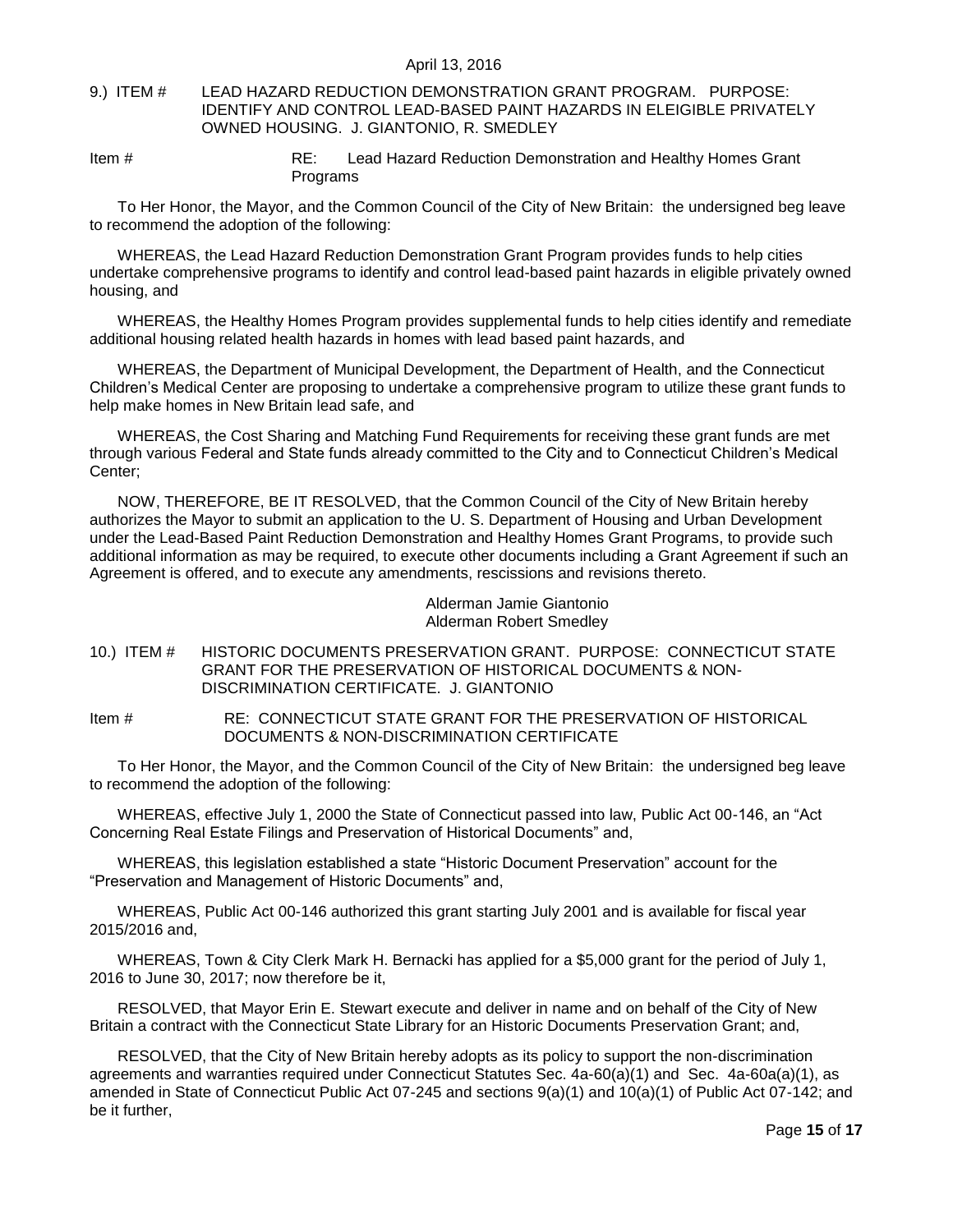RESOLVED, that a budget amendment in the amount of \$5,000 be appropriated within the city's Special Revenue Fund entitled "Historical Records Retention" established for this purpose and include resources to scan New Britain's oldest land records as follows:

| ILL VEINUE DUDUET         |                                         |          |
|---------------------------|-----------------------------------------|----------|
| #249108101-4222           | Historic Preservation Grant State of CT | \$5,000  |
| #249108101-4405           | <b>Historic Documents Preservation</b>  | \$9,000  |
| #249108101-4406           | Historic Documents Preservation - LOCIP | \$15,000 |
| <b>EXPENDITURE BUDGET</b> |                                         |          |
| #249108101-5331           | <b>Professional Services</b>            | \$20,000 |
| #249108101-5122           | Overtime                                | \$9,000  |
|                           | Alderman Jamie Giantonio                |          |

### <span id="page-15-0"></span>11.) ITEM # BUDGET TRANSFERS – FIRE DEPARTMENT. PURPOSE: TRANSFER OF MONIES TO COVER SHORTFALLS IN THE FIRE DEPARTMENT BUDGET. J. GIANTONIO, C. CARLOZZI, JR., T. COLLINS

Item # RE: Budget Transfers – Fire Department

REVENUE BUDGET

To Her Honor, the Mayor, and the Common Council of the City of New Britain: the undersigned beg leave to recommend the adoption of the following:

WHEREAS, the New Britain Fire Department provides fire, rescue and EMS First Responder services to the citizens of New Britain, and

WHEREAS, the Fire Department has had 7 retirements since January of 2015 and carried those vacancies created by these retirements until new firefighters began fillings these vacancies in March 2016, and

WHEREAS, the Fire Department has had some members out on long-term sick leave, one firefighter for over one year, and

WHEREAS, these retirements and members on long term sick leave, have increased the needed overtime for Fire Operations, and

WHEREAS, the Fire Department expended 1.99 million in Fire Operations overtime in FY 14-15, and

WHEREAS, the Fire Department requested 2.1 million in Fire Operations overtime for the current fiscal year and was funded at 1.7 million, and

WHEREAS, the Fire Department has made every effort to reduce expenditures, including delaying the filling of several staff positions, and

WHEREAS, there are some funds from these cost savings to transfer within the Fire Department's budget to supplement the projected shortfall in the Fire Operations overtime line item, and

WHEREAS, there are some line item accounts that are nearly or completed expended, and

THEREFORE, BE IT RESOLVED, by the Common Council of the City of New Britain, that a budget transfer in the amount of \$ 60,000 be made within the Fire Department budget as follows and that a budget transfer of \$ 200,000 be made from the City's Contingency Fund into the Fire Department budget as follows.

| Transfer from the following accounts: |                |                                            |          |
|---------------------------------------|----------------|--------------------------------------------|----------|
|                                       | 001212002-5621 | Fire Operations-Heat and Gas               | \$10,000 |
|                                       | 001212003-5121 | Fire Operations Support-Full Time Salaries | \$40,000 |
|                                       | 001212004-5121 | Fire Marshal-Full Time Salaries            | \$10,000 |
|                                       |                | $\tau$ otal                                | \$60,000 |